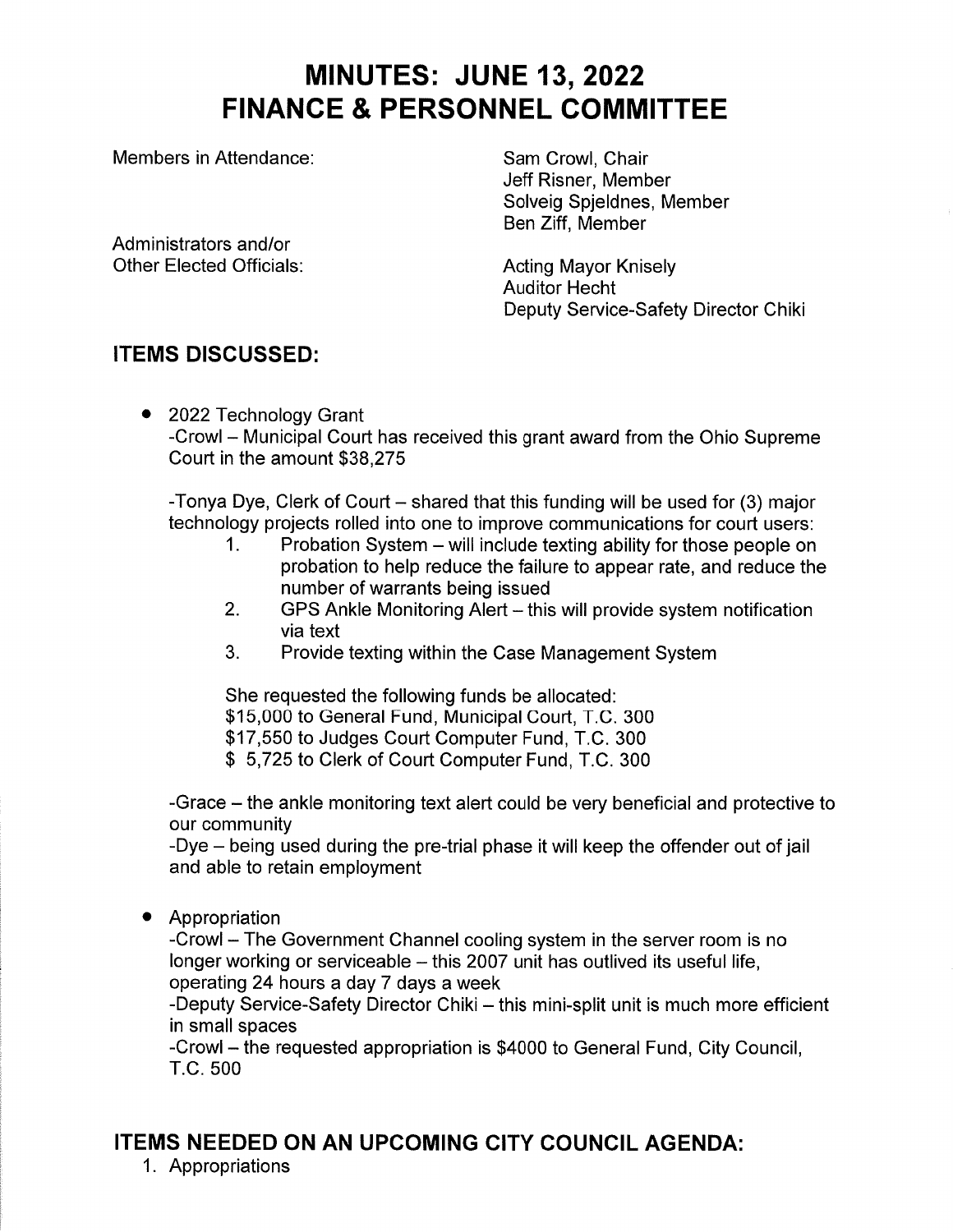## **ATHENS CITY COUNCIL: SPECIAL SESSION, MONDAY, JUNE 13, 2022, 7:00 P.M.**

Athens City Council met in Special Session at the above hour with the following members present: Crowl, Grace, McCarey, Spjeldnes, Swank, and Ziff.

Also present: President Pro Tem Risner, Acting Mayor Knisely, and Deputy Service-Safety Director Chiki.

#### **ORDINANCES FOR THIRD READING:**

#### **0-80-22**

AN ORDINANCE AUTHORIZING THE MAYOR TO SUBMIT AN APPLICATION AND ENTER INTO AN AGREEMENT WITH THE OHIO DEPARTMENT OF TRANSPORTATION FOR SMALL CITY PROGRAM FUNDS FOR THE 2022 SOLICITATION CYCLE; AND DECLARING AN EMERGENCY. Risner moved for Adoption; Grace seconded. Discussion: Deputy Service-Safety Director Chiki noted that funding received through this program would be used for much needed improvements to Columbus Road. Adoption was approved unanimously.

#### **0-83-22**

AN ORDINANCE PROVIDING FOR THE ISSUANCE OF NOT TO EXCEED \$9,000,000 OF BONDS BY THE CITY OF ATHENS, OHIO, FOR THE PURPOSE OF FINANCING THE COSTS OF CONSTRUCTING A NEW FIRE STATION, MAKING SITE IMPROVEMENTS, AND ACQUIRING FURNITURE, EQUIPMENT AND FURNISHINGS AND A SITE THEREFOR, AND MATTERS RELATED THERETO; AND DECLARING AN EMERGENCY. Crowl moved for Adoption; Ziff seconded. Discussion: Swank questioned whether the City is in a better position today as opposed to six weeks ago in terms of the cost of the bonds.

Auditor Hecht doesn't believe there is a big difference. The process takes time, and when the bonds are issued the interest and costs are bid on, so it won't be clear until that happens. Certainly the sooner the bond issue can be locked down, the better the interest rate will be.

Acting Mayor Knisely noted that the projected date the bond will go to the investors is between June 24-28, and the bond pricing and locking in an interest rate by June 28<sup>th</sup>.

Adoption was approved unanimously.

## **0-84-22**

AN ORDINANCE AUTHORIZING FINAL DESIGN ENGINEERING AND CONSTRUCTION SERVICES FOR A NEW FIRE HEADQUARTERS, PROJECT #346. McCarey moved for Adoption; Ziff seconded. Discussion: While acknowledging the need for a new fire station, Swank is conflicted that the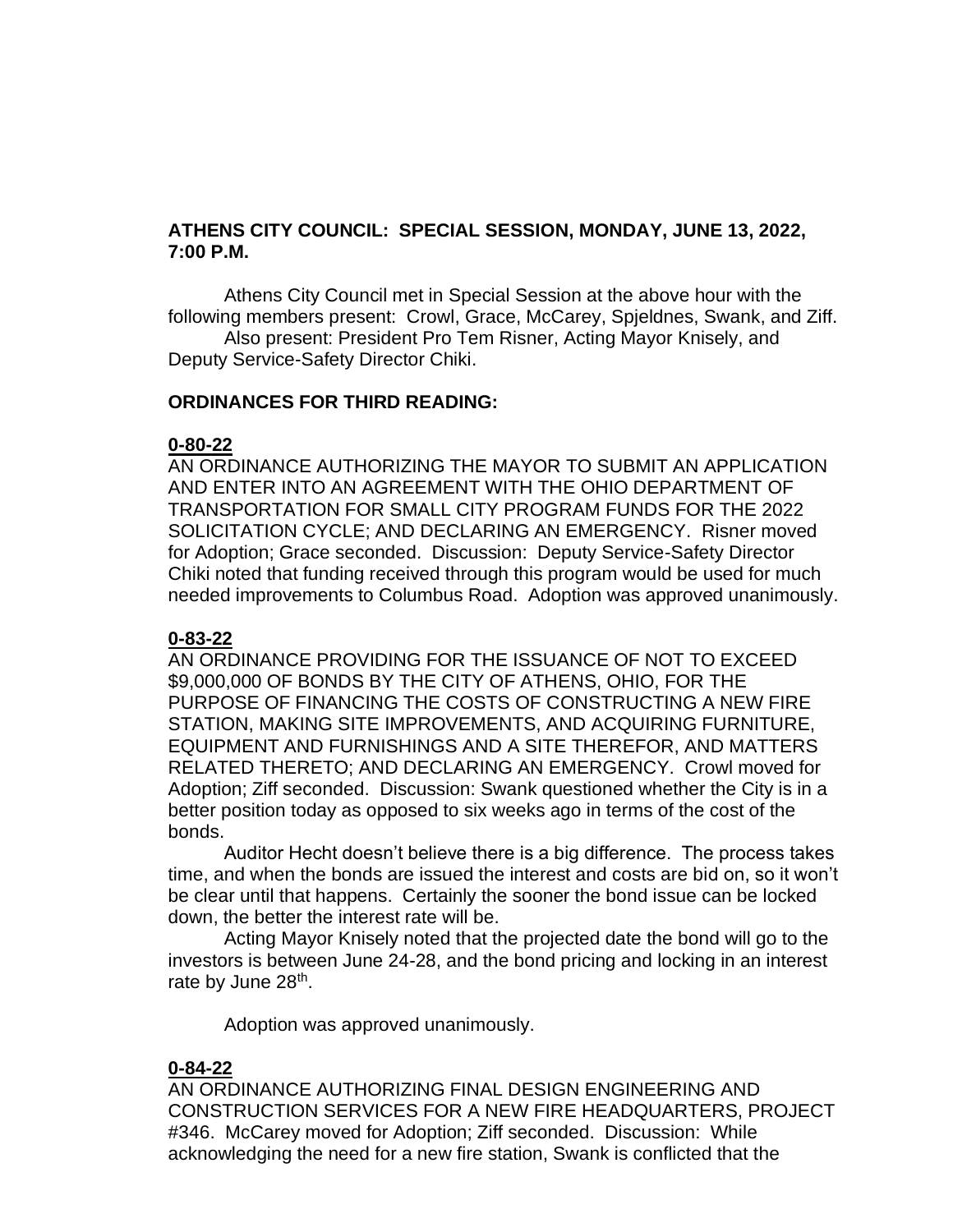location is still undecided. He is hearing concern by residents about what it may take to secure the preferred site. He questioned how you vote to design the new fire headquarters when you have no place to put it.

Spjeldnes is also concerned that at this late date the location has yet to be formally considered.

Comments from the public, received by McCarey, request additional time to engage on site decisions.

Crowl understands that the Stimson Avenue site is still unresolved, noting that the City Administration and Ohio University are trying to make it work.

Acting Mayor Knisely explained that, with regard to design, our City Fire Chief has toured other fire departments, looking at common elements and universal design features. Reconfiguring the design for a different location shouldn't be a major task. It is critical to have the legislation in place to get the design underway as quickly as a site is approved.

Deputy Service-Safety Director Chiki agrees that there are a number of general design items that are standard for fire stations. Whether it is to be designed for the Stimson site or some other location the same design services will be needed. Adoption of this ordinance will help get across the finish line when ready to proceed.

Auditor Hecht clarified that this ordinance is simply putting the funding in place. When the land issue is settled, the City will be ready to move on final design.

Deputy Service-Safety Director Chiki explained that while the Administration has been designing toward a certain location, since there is some question about acquiring the Stimson Avenue site, they have now paused some of the work moving forward. Today, he requested a pause on the work of the environmental design service team.

McCarey asked, if the Council approves this ordinance, whether there will be another opportunity to intervene in the event that the location became a serious consideration.

Acting Mayor Knisely believes that discussion could happen once the details of leasing the site location are final, and needs approval of City Council.

Swank firmly believes that the site chosen on Stimson Avenue is the best site for our fire station. His concern is that Ohio University will not grant the City a lease for the Stimson site unless the City grants them a lease for our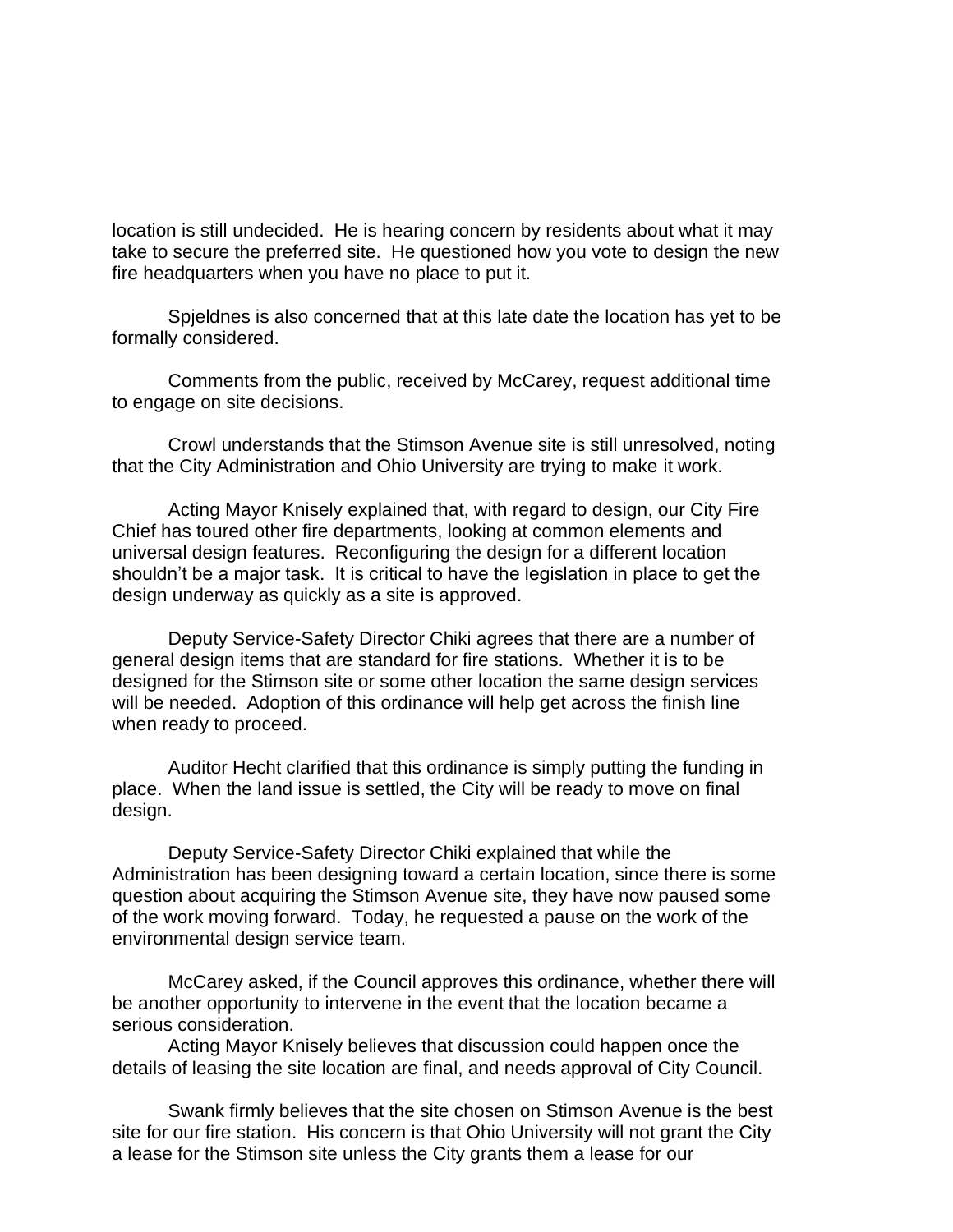recreational land on Dairy Lane. The City would immediately be giving up a shelter house, restroom, putt putt course, and baseball field, and he is not sure he is ready to do that, nor are many City residents he has been hearing from. Southside Park, the best park in the City and the only accessible park, even though it would have to come back for City Council approval at a later date, could also be leased to Ohio University as part of The Ridges Redevelopment Plan.

He added, he appreciates hearing that the Administration is putting aspects of the design on hold.

Adoption was approved unanimously.

## **ORDINANCES FOR SECOND READING:**

#### **0-87-22**

AN ORDINANCE AUTHORIZING THE MAYOR TO SUBMIT APPLICATIONS AND ENTER INTO AGREEMENTS WITH THE OHIO DEPARTMENT OF TRANSPORTATION FOR MUNICIPAL BRIDGE AND LOCAL MAJOR BRIDGE PROGRAM FUNDS.

#### **0-88-22**

AN ORDINANCE AUTHORIZING THE MAYOR TO SUBMIT AN APPLICATION TO PARTICIPATE IN THE STATE CAPITAL IMPROVEMENT AND/OR LOCAL TRANSPORTATION IMPROVEMENT PROGRAM(S) FOR ISSUE I FUNDS; AND TO EXECUTE CONTRACTS AS REQUIRED.

#### **0-89-22**

AN ORDINANCE AUTHORIZING WEST WASHINGTON SIDEWALK AND SAFETY IMPROVEMENTS, PROJECT (#335).

#### **0-90-22**

AN ORDINANCE AUTHORIZING CONSTRUCTION AND CONSTRUCTION ENGINEERING FOR THE WATER TREATMENT PLANT SALT STORAGE ROOF SLAB AND BEAM REPLACEMENT PROJECT (#354).

#### **0-91-22**

AN ORDINANCE AUTHORIZING A DEBT COLLECTION AGREEMENT BETWEEN CAPITAL RECOVERY SYSTEMS, INC. AND ATHENS COUNTY MUNICIPAL COURT.

## **0-92-22**

AN ORDINANCE AMENDING THE 2022 APPROPRIATION ORDINANCE.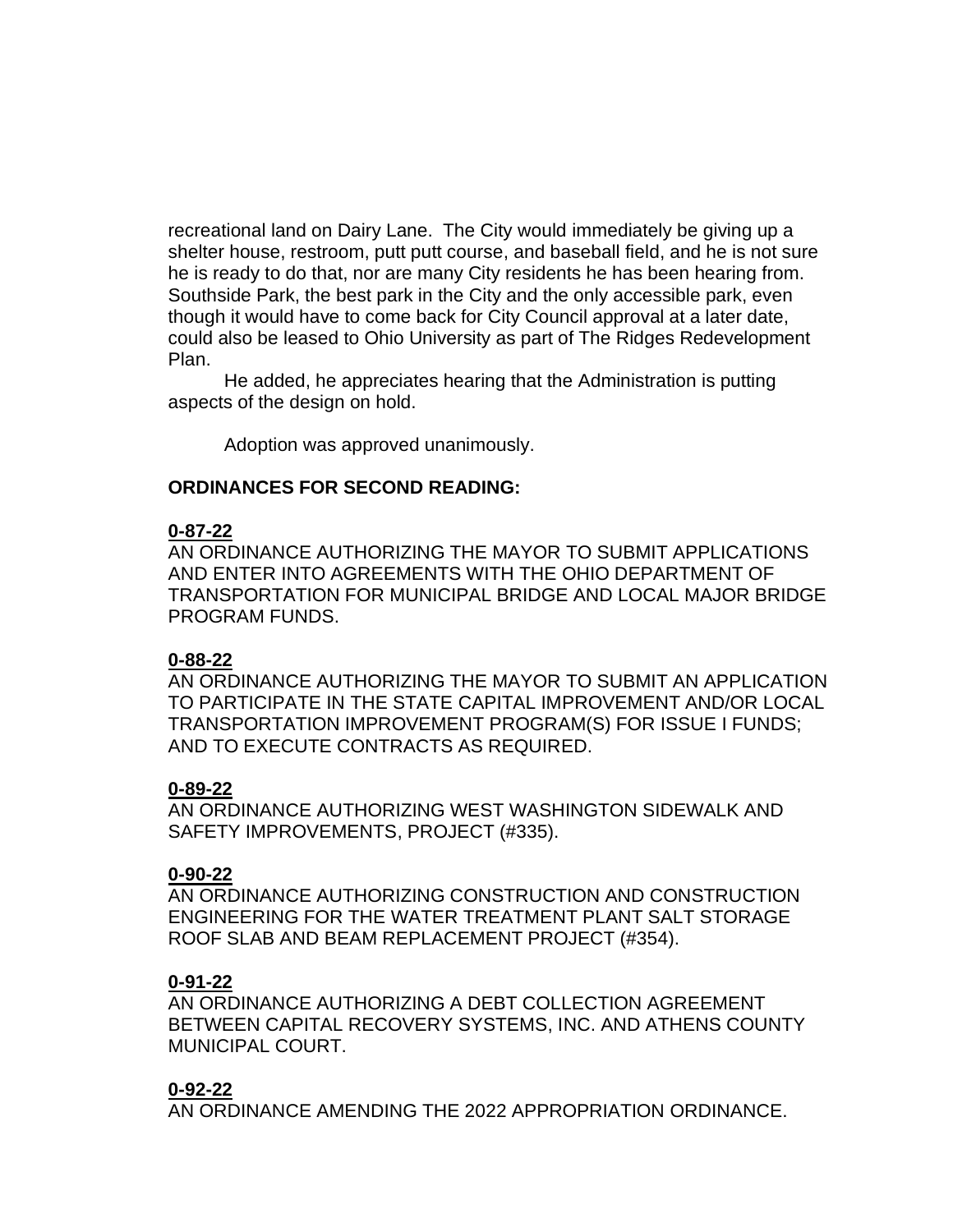## **ORDINANCES FOR FIRST READING:**

## **0-93-22**

AN ORDINANCE AUTHORIZING THE MAYOR TO ENTER INTO A 2022-2025 PARTNERSHIP AGREEMENT WITH THE ATHENS COUNTY COMMISSIONERS AS APPLICANT AND GRANTEE, IF FUNDED, FOR SUBMISSION OF AN APPLICATION TO THE OFFICE OF COMMUNITY DEVELOPMENT, OHIO DEVELOPMENT SERVICES AGENCY (ODSA) FOR THE COMMUNITY HOUSING IMPACT AND PRESERVATION PROGRAM (CHIP); AND DECLARING AN EMERGENCY. McCarey moved for Suspension of the Rules in order to meet the application deadline of June 22, 2022; Ziff seconded. Suspension of the Rules was approved unanimously. McCarey moved for Adoption; Ziff seconded. Adoption was approved unanimously.

At approximately 8:00 p.m. Crowl moved to Adjourn the meeting; Ziff seconded, and the meeting was adjourned.

President Pro Tem of Council

\_\_\_\_\_\_\_\_\_\_\_\_\_\_\_\_\_\_\_\_\_\_\_\_\_\_\_\_

ATTEST:

Clerk of Council

\_\_\_\_\_\_\_\_\_\_\_\_\_\_\_\_\_\_\_\_\_\_\_\_\_\_\_\_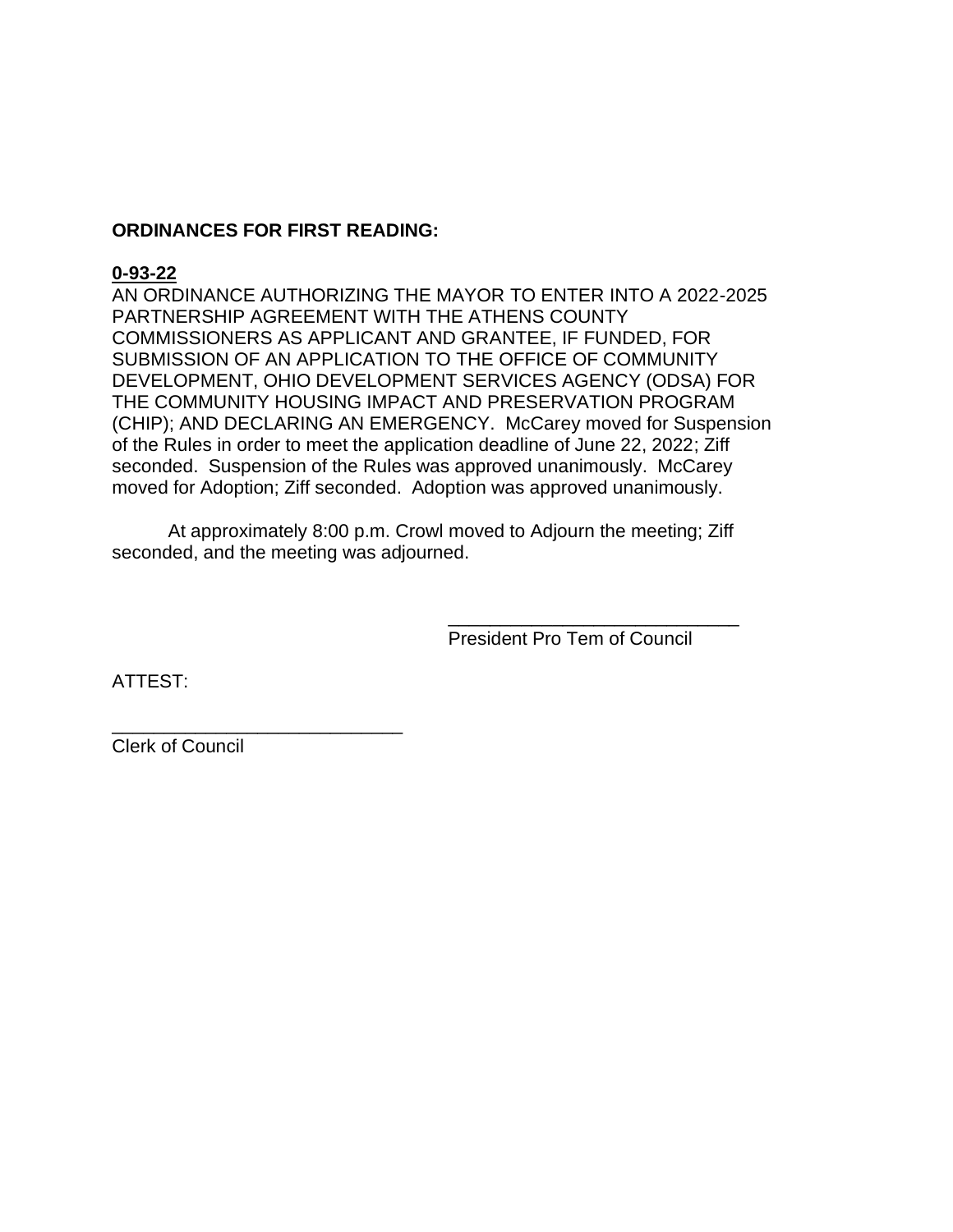# **MINUTES CITY & SAFETY SERVICES COMMITTEE JUNE 13, 2022**

Members in Attendance: Micah McCarey, Chair

Administrators and

Sarah Grace, Member Sam Crowl, Member Alan Swank, Member

Other Elected Officials: President Pro Tem Risner Acting Mayor Knisely Auditor Hecht Deputy Service-Safety Director Chiki

## **ITEMS DISCUSSED:**

• 2022 Community Housing Impact and Preservation Program (CHIP) -McCarey – an application is being requested to enter into a partnership agreement with the Athens County Commissioners – this agreement would be for the grant period from 2022 through 2025

-Swank – asked about the range of grant dollars

-Glen Crippen, Director of Housing and Community Development at Hocking Athens Perry Community Action (HAPCAP) – HAPCAP will be administering these Federal and State funded affordable housing and community development programs – this is a regional partnership that includes the City of Athens, City of Nelsonville, and the County of Athens who serves as the grantee, that will allow applying for \$1,050,000: \$400,000 to the County, \$350,000 to the City, and \$300,000 to Nelsonville – the CHIP program is for preservation of the housing stock, large scale owner rehabilitation and the smaller owner rental and repair – there is no contribution needed from the City  $-$  this funding is competitive  $-$  the household must be considered Low to Moderate Income (LMI), or 80% of the median income – for a household of (1) that maximum income would be \$41,950 to be eligible, going up incrementally, a family of (4) would be (\$55,900) – HAPCAP accepts the applications, specs the jobs, and contracts them out – grant notifications will be made in September/October and, if funded, the grant agreement will be dated December 1<sup>st</sup>

-Swank – asked about funding success -Crippen – has been successfully funded for the last 6-8 years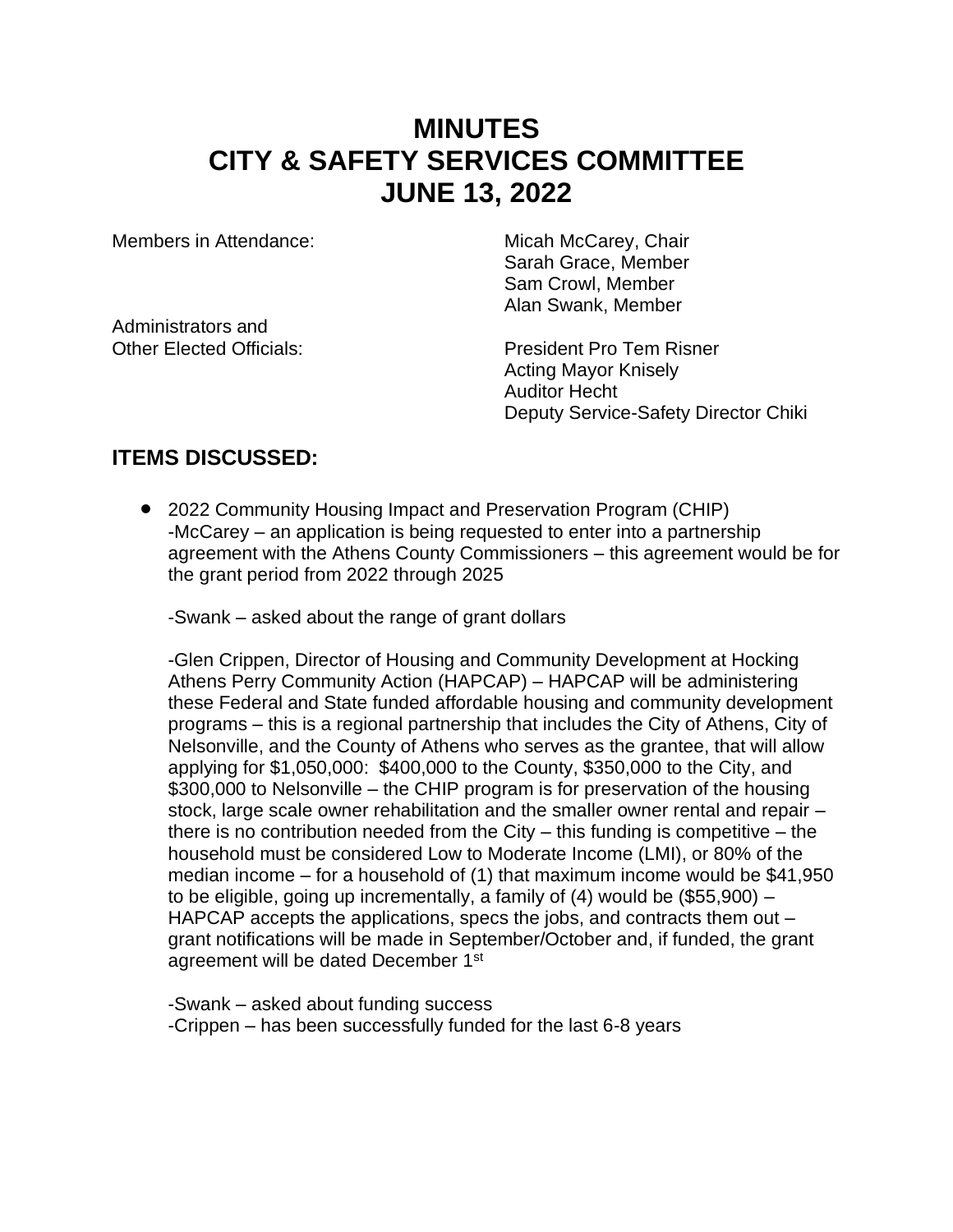-McCarey – asked how properties are selected -Crippen – eligible households can make application, noted there is a long waiting list

-Grace – reported the breakdown for the City of Athens: \$150,000 for owner rehab, \$118,500 for owner home repair, and \$39,500 for rental home repair

• APD Mutual Assistance Agreement (South Central Ohio Major Crimes Unit) -McCarey – this mutual assistance is providing shared resources when investigating major activities that might cross jurisdictions

-Swank – asked why the Athens County Sheriff's Office no longer participates -McCarey – will inquire and report back to the Council

# **ITEMS NEEDED ON AN UPCOMING CITY COUNCIL AGENDA:**

- 1. CHIP Application
- 2. APD Mutual Assistance Agreement